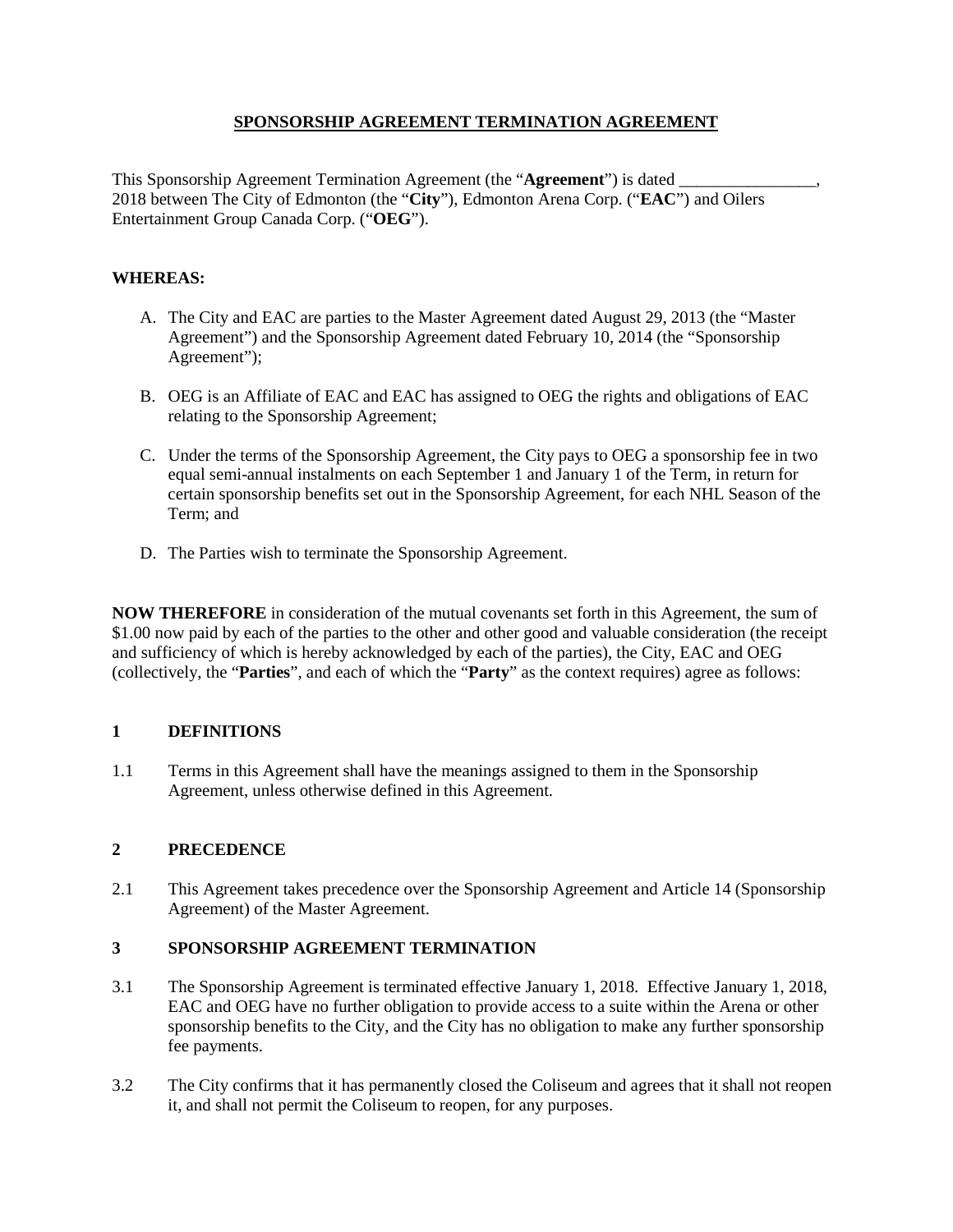## **4 REALLOCATION OF FUNDING**

4.1 The City, EAC and OEG will in good faith discuss the reallocation of funding that would otherwise have been made under the Sponsorship Agreement to other opportunities, including opportunities relating to amateur sport in Edmonton.

## **5 COLLABORATION**

5.1 The City and OEG will work together in a shared spirit of collaboration (such collaboration shall not obligate either party to financial contributions unless described in a future written agreement between the Parties) to attract and promote major live entertainment events, convention, conferences, festivals and other major events and attractions to Edmonton.

## **6 GENERAL**

6.1 **Counterparts.** This Agreement may be executed by exchange of faxed or electronically transmitted signatures of the Parties. This Agreement may be executed in any number of counterparts, each of which shall be deemed an original, but all of which together shall constitute one and the same instrument.

[*Remainder of page intentionally blank, signature page to follow*]